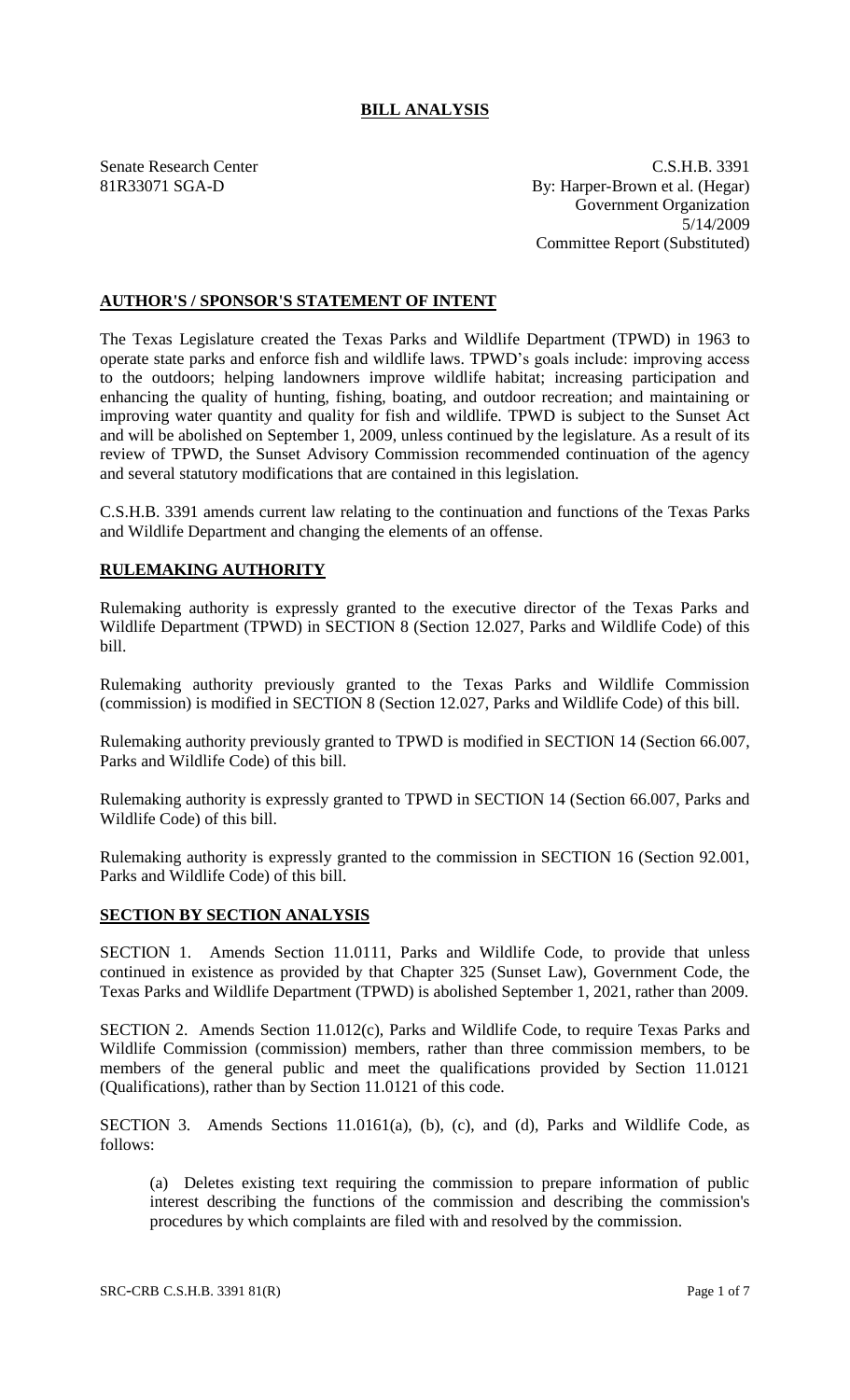(b) Requires TPWD to maintain a system to promptly and efficiently act on complaints, rather than file on each written complaint, filed with TPWD that TPWD has the authority to resolve. Requires TPWD to maintain information about parties to the complaint, the subject matter of the complaint, a summary of the results of the review or investigation of the complaint, and its disposition. Deletes existing text requiring that the file include the name of the person who filed the complaint, the date the complaint is received by TPWD, the subject matter of the complaint, the name of each person contacted in relation to the complaint, a summary of the results of the review or investigation of the complaint, and an explanation of the reason the file was closed, if TPWD closed the file without taking action other than to investigate the complaint.

(c) Requires TPWD to make information available describing its procedures for complaint investigation and resolution. Deletes existing text requiring TPWD to provide to the person filing the complaint and to each person who is a subject of the complaint a copy of TPWD's policies and procedures relating to complaint investigation and resolution.

(d) Requires TPWD to periodically notify the complaint parties of the status of the complaint until final disposition. Deletes existing text requiring TPWD, at least quarterly until final disposition of the complaint, to notify the person filing the complaint and each person who is a subject of the complaint of the status of the investigation unless the notice would jeopardize an undercover investigation.

SECTION 4. Amends Subchapter B, Chapter 11, Parks and Wildlife Code, by adding Sections 11.0163, 11.0164, and 11.0174, as follows:

Sec. 11.0163. USE OF TECHNOLOGY. Requires the commission to implement a policy requiring TPWD to use appropriate technological solutions to improve TPWD's ability to perform its functions. Requires that the policy ensure that the public is able to interact with TPWD on the Internet.

Sec. 11.0164. NEGOTIATED RULEMAKING AND ALTERNATIVE DISPUTE<br>RESOLUTION PROCEDURES. (a) Requires the commission to develop and Requires the commission to develop and implement a policy to encourage the use of negotiated rulemaking procedures under Chapter 2008 (Negotiated Rulemaking), Government Code, for the adoption of TPWD rules; and appropriate alternative dispute resolution procedures under Chapter 2009 (Alternative Dispute Resolution for Use by Governmental Bodies), Government Code, to assist in the resolution of internal and external disputes under TPWDS's jurisdiction.

(b) Requires that TPWD's procedures relating to alternative dispute resolution conform, to the extent possible, to any model guidelines issued by the State Office of Administrative Hearings for the use of alternative dispute resolution by state agencies.

(c) Requires the commission to designate a trained person to coordinate the implementation of the policy adopted under Subsection (a); serve as a resource for any training needed to implement the procedures for negotiated rulemaking or alternative dispute resolution; and collect data concerning the effectiveness of those procedures, as implemented by TPWD.

Sec. 11.0174. INTERNAL AFFAIRS OFFICE. (a) Requires the executive director of TPWD (executive director) to establish the office of internal affairs.

(b) Provides that the office of internal affairs has original departmental jurisdiction over all investigation of cases alleging criminal conduct occurring on TPWD property, engaged in by on-duty TPWD employees, or engaged in by officers commissioned by TPWD performing off-duty work related to their official duties.

(c) Provides that office of internal affairs shall oversee and review, but need not conduct, all investigations under this section.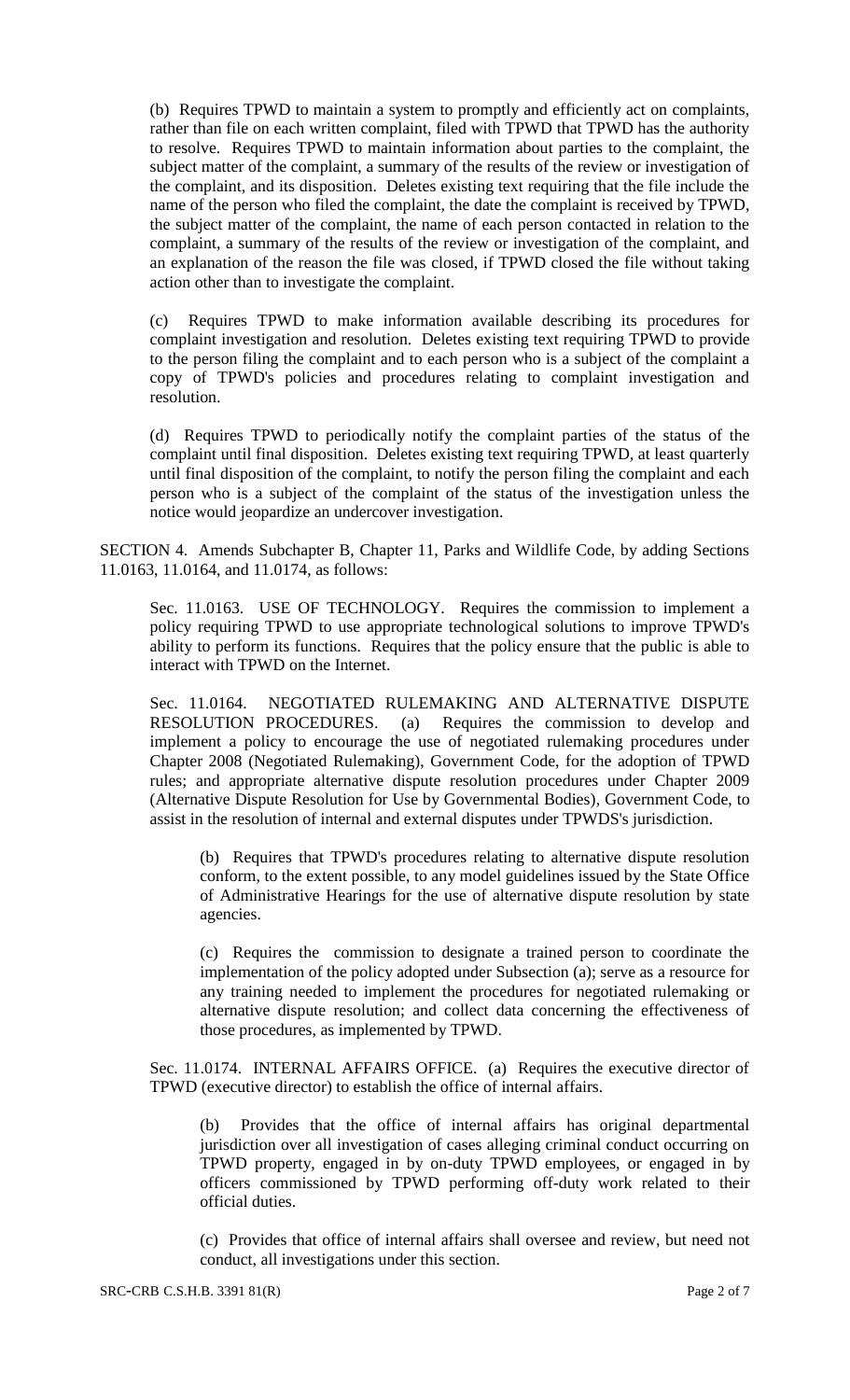(d) Authorizes an investigation under this section to be initiated only by the executive director or the commission.

(e) Requires the executive director to appoint the head of the office of internal affairs. Provides that the head of the office of internal affairs serves until removed by the executive director.

(f) Requires the head of the office of internal affairs to report directly to the executive director regarding performance of and activities related to investigations, report to the executive director for administrative purposes, and provide the executive director or commission with information regarding investigations as appropriate.

(g) Requires the head of the office of internal affairs to present at each regularly scheduled commission meeting and at other appropriate times a summary of information relating to investigations conducted under this section that includes analysis of the number, type, and outcome of investigations, trends in the investigations, and any recommendations to avoid future complaints.

SECTION 5. Amends Section 11.035, Parks and Wildlife Code, by adding Subsection (c), to authorize TPWD to deposit to the credit of the state parks account all revenue, less allowable costs, from the following sources: private contributions, grants, and donations received for state parks-related purposes; and federal funds received for state parks-related purposes.

SECTION 6. Amends Section 11.037(b), Parks and Wildlife Code, to authorize, rather than require, TPWD to deposit in the state land and water conservation any, rather than all, revenue received from the federal government or any other source for the purpose of administering programs authorized under Sections 13.301 through 13.311 (relating to participation in federal programs) of this code.

SECTION 7. Amends Section 12.0011, Parks and Wildlife Code, by adding Subsections (c) and (d), as follows:

(c) Requires a local or state agency or private organization that receives a TPWD recommendation or informational comment under Subsection (b) (relating to certain TPWD resource protection activities) to respond to TPWD in writing concerning the recommendation or comment. Requires that a response include for each recommendation or comment provided by TPWD a description of any modification made to the proposed project, fish and wildlife resource decision, or water flow schedule resulting from the recommendation or comment; any other disposition of the recommendation or comment; and as applicable, any reason the agency or organization disagreed with or did not act on or incorporate the recommendation or comment.

(d) Provides that a response under Subsection (c) is required to be submitted to TPWD not later than the 90th day after the date the agency or organization makes a decision or takes other action related to the recommendation or informational comment provided by TPWD, and is public information under Chapter 552 (Public Information), Government Code.

SECTION 8. Amends Section 12.027, Parks and Wildlife Code, to authorize the commission or the executive director, if the commission or the executive director finds that there is an immediate danger to a species authorized to be regulated by TPWD, or that strict compliance with existing TPWD rules would in any way prevent, hinder, or delay necessary action in coping with a disaster declared by the governor, to adopt emergency rules as provided by Chapter 2001 (Administrative Procedure), Government Code.

SECTION 9. Amends Section 13.310(c), Parks and Wildlife Code, to require TPWD to deposit all funds received for the development of outdoor recreation resources in the state treasury to the credit of the state land and water conservation account, the Texas recreation and parks account, the large county and municipality recreation and parks account, or the state parks account.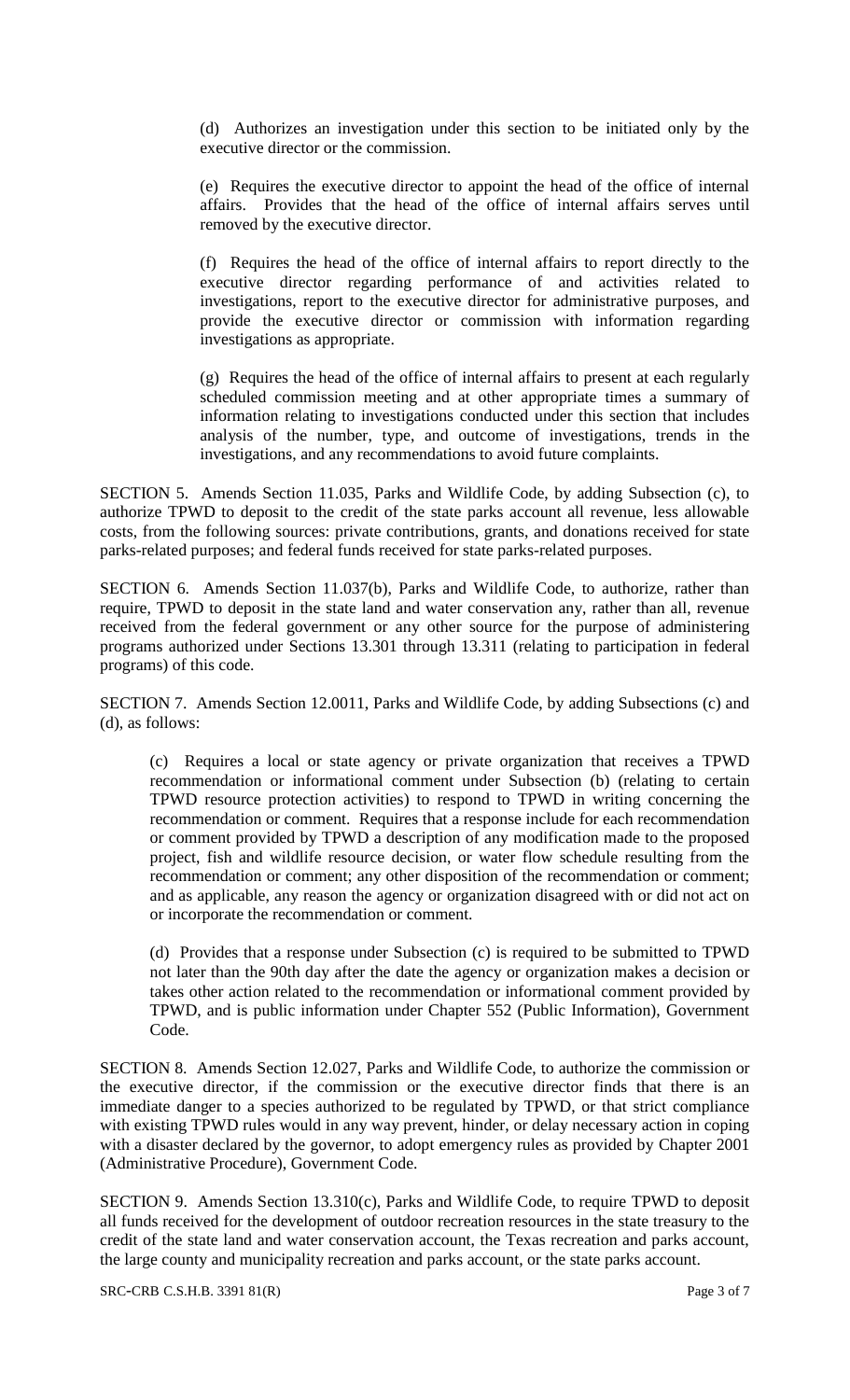SECTION 10. Amends Sections 24.002, 24.003. 24.006. 24.052, 24.053, 24.056, Parks and Wildlife Code, as follows:

Sec. 24.002. TEXAS RECREATION AND PARKS ACCOUNT. Authorizes money in the Texas recreation and parks account to be used only, rather than only as provided by this subchapter for grants to, for grants under this subchapter to a county or municipality with a population of less than 500,000; grants under this subchapter to any other political subdivision that is not a country or municipality; or planning for, and acquisition, operation, and development of, outdoor recreation and conservation resources of this state and the administrative expenses incident to the projects or programs authorized under Subchapter D (Participation in Federal Programs), Chapter 13 (Powers and Duties Concerning Parks and Other Recreational Areas).

Sec. 24.003. ACCOUNT REVENUE SOURCE; REVENUE DEDICATION. (a) Creates this subsection from existing text.

(b) Authorizes TPWD to deposit to the credit of the Texas recreation and parks account private contributions, grants, and donations received in connection with this subchapter or Subchapter D, Chapter 13; and federal funds received in connection with this subchapter or Subchapter D, Chapter 13.

Sec. 24.006. FUNDS FOR GRANTS TO LOCAL GOVERNMENTS. Requires that an amount not less than 15 percent, when state revenues to the Texas recreation and parks account exceed \$14 million per year, be made available for grants to local governments for up to 50 percent of the cost acquisition or development of indoor public recreation facilities for indoor recreation programs, sports activities, nature programs, or exhibits.

Sec. 24.052. LARGE COUNTY AND MUNICIPALITY RECREATION AND PARKS ACCOUNT. Authorizes money in the large county and municipality recreation and parks account to be used only as provided by this subchapter or Subchapter D, Chapter 13.

Sec. 24.053. ACCOUNT REVENUE SOURCE; DEDICATION. (a) Creates this subsection from existing text.

(b) Authorizes TPWD to deposit to the credit of the large county and municipality recreation and parks account private contributions, grants, and donations received in connection with this subchapter or Subchapter D, Chapter 13; and federal funds received in connection with this subchapter or Subchapter D, Chapter 13.

Sec. 24.056. FUNDS FOR GRANTS TO LARGE COUNTIES AND MUNICIPALITIES. Makes a conforming change.

SECTION 11. Amends Section 43.071(5), Parks and Wildlife Code, to redefine "pen-reared birds."

SECTION 12. Amends Section 62.021(c), Parks and Wildlife Code, to provide that this section does not prohibit the sale of the following inedible parts: an inedible part, including the feathers, bones, or feet, of a game bird other than a migratory game bird that was lawfully taken or is lawfully possessed; the hair, hide, antlers, bones, horns, skull, hooves, or sinew, as applicable, of a deer, pronghorn antelope, desert bighorn sheep, collared peccary or javelina, red squirrel, or gray squirrel; or the feathers of a migratory game bird in accordance with federal law.

SECTION 13. Amends Section 64.002(b), Parks and Wildlife Code, to authorize certain birds to be killed at any time in any manner and their nests or eggs to be destroyed, and such conduct does not constitute an offense under Chapter 42 (Disorderly Conduct and Related Offenses), Penal Code.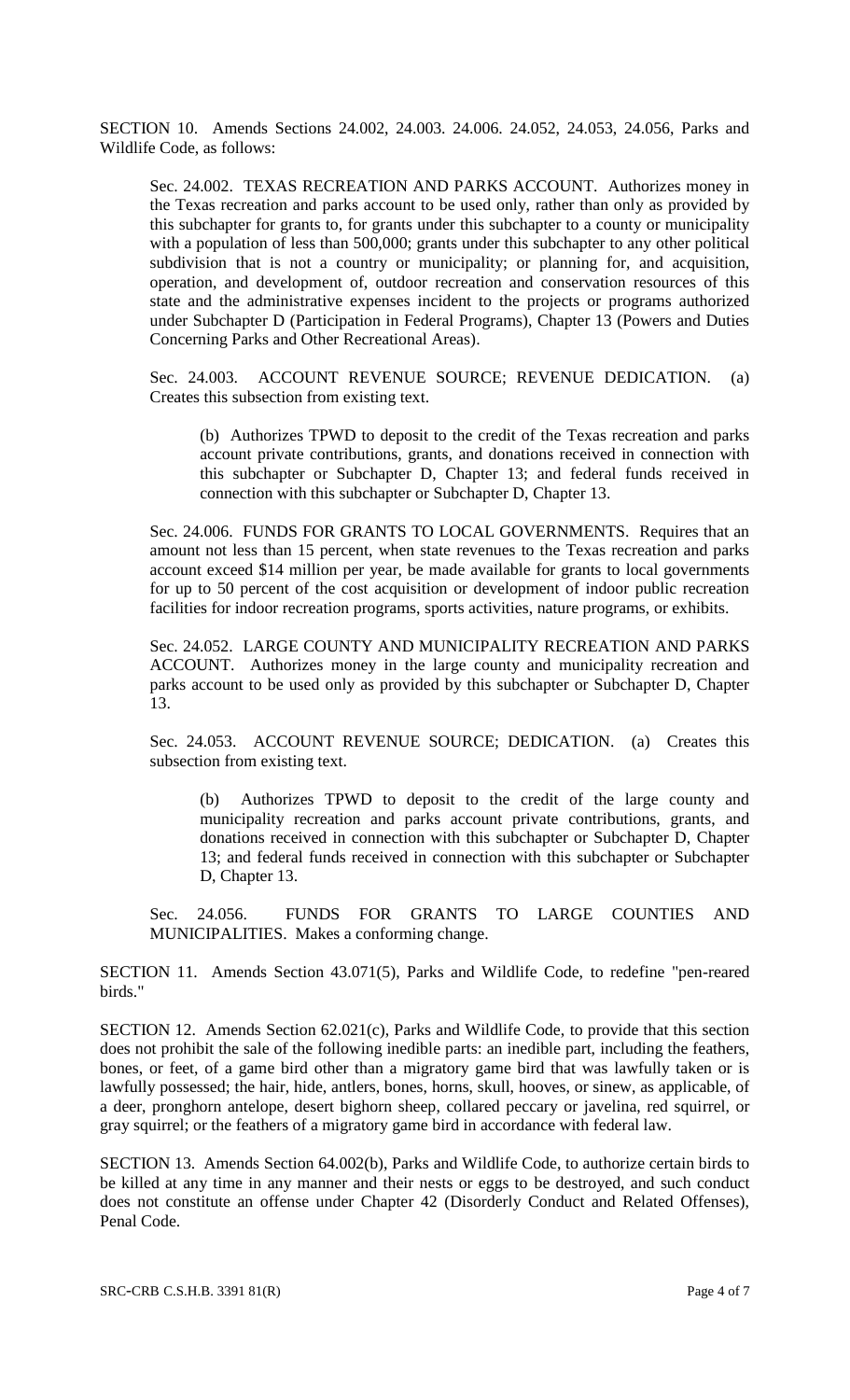SECTION 14. Amends Section 66.007, Parks and Wildlife Code, by amending Subsections (b), (c), and (e) and adding Subsections (m) through (s), as follows:

(b) Requires TPWD to publish a list of exotic fish and exotic shellfish, rather than exotic fish, shellfish, and aquatic plants, for which a permit under Subsection (a), rather than Subsection (a) of this section, is required; and exotic aquatic plants, as provided by this section, that are approved for importation into or possession in this state without a permit.

(c) Requires TPWD, in adopting rules that relate to exotic aquatic plants, to strive to ensure that the rules are as permissive as possible without allowing the importation or possession of plants that pose environmental, economic, or health problems.

(e) Redefines "exotic aquatic plant" and defines "approved list," "exotic fish," and "exotic shellfish."

(m) Prohibits a person from importing into or possessing in this state an exotic aquatic plant unless the plant is on the approved list or the person has an exotic species permit issued by TPWD.

(n) Requires TPWD, in compiling the approved list, to develop a process to evaluate the potential harm that may be caused by the importation or possession of exotic aquatic plant species by the importation or possession of exotic aquatic plant species into this state. Requires that the process include the use of a risk assessment model to help determine the potential harm of a species due to the aquatic environment, published scientific research findings, findings from regulatory agencies, or scientific analysis from third-party laboratories.

(o) Requires that the approved list include an exotic aquatic plant that is widespread in this state; and is not, as determined by TPWD, a cause of environmental, economic, or health problems.

(p) Requires TPWD to develop an expedited process for obtaining approval for inclusion on the approved list of a previously unknown exotic plant. Authorizes the commission to remove an exotic aquatic plant from the approved list if the results of further analysis conducted under Subsection (n) indicate that the plant should not be on the list. Authorizes TPWD to enact an emergency rule as provided by Chapter 2001, Government Code, to remove an exotic aquatic plant from the approved list if the plant is determined to cause environmental, economic, or health problems.

(q) Requires the commission to exercise final approval for the inclusion of each plant on the approved list.

(r) Authorizes TPWD, in accordance with commission rules, to issue an exotic species permit to a permit applicant for an exotic aquatic plant not on the approved list if the proposed use of the plant is as an experimental organism in a medical or other scientific research program approved by TPWD; as part of an exhibit approved by TPWD in a public aquarium or public zoo; or for an appropriate use that will not result in potential environmental, economic, or health problems.

(s) Provides that nothing in this subchapter regarding exotic aquatic plants restricts TPWD's authority under this code regarding exotic harmful or potentially harmful fish or shellfish.

SECTION 15. Amends Section 66.0071, Parks and Wildlife Code, to require a person, on leaving any public or private body of water in this state, to immediately remove and lawfully dispose of any exotic aquatic plant not included on the approved list, rather than any harmful or potentially harmful aquatic plant included on the list, published under Section 66.007(b)(2) (relating to a list of exotic aquatic plants that meet certain requirements) that is clinging or attached to the persons vessel or watercraft; or trailer, motor vehicle, or other mobile deivce used to transport or launch a vessel or watercraft.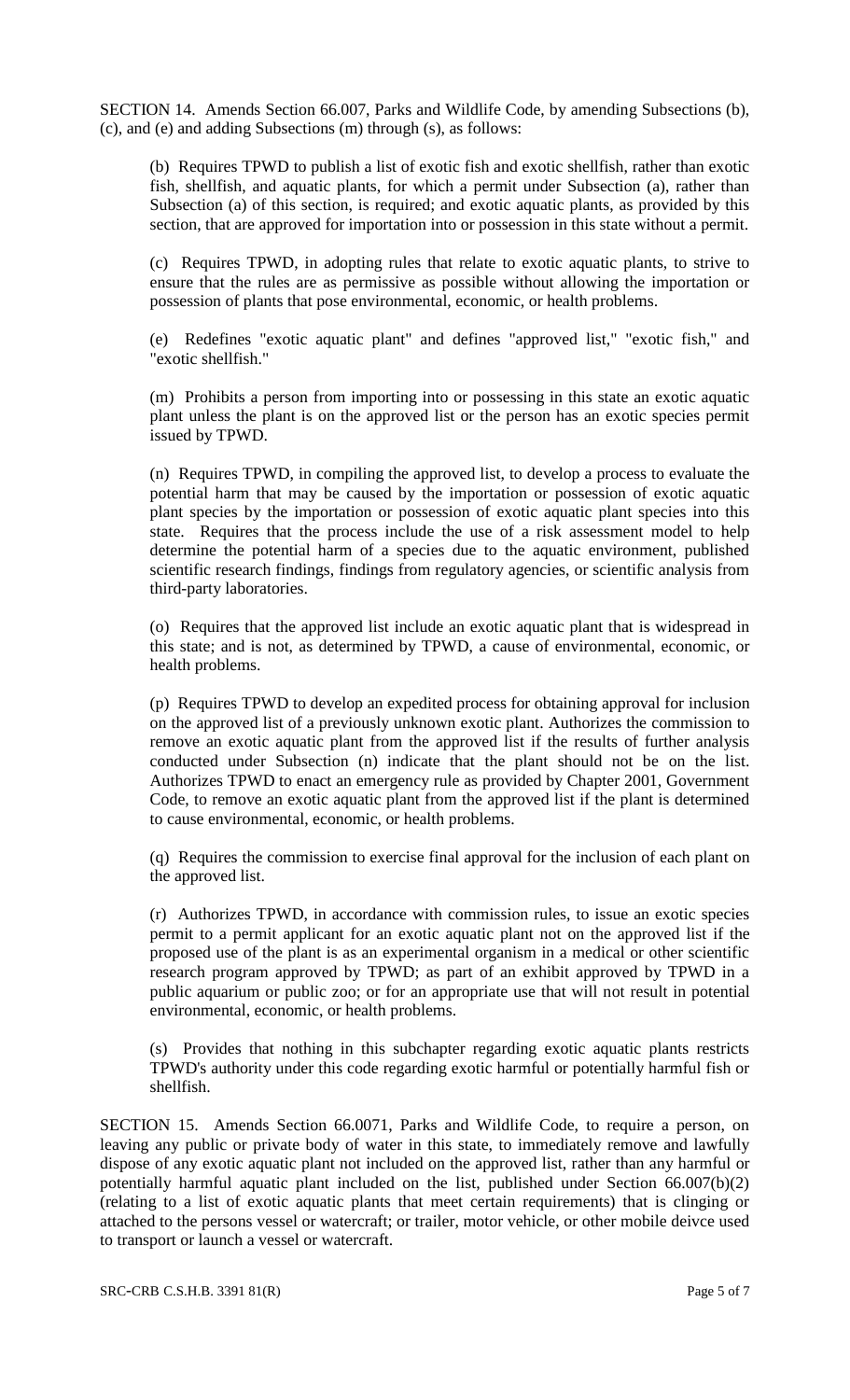SECTION 16. Amends Title 6, Parks and Wildlife Code, by adding Chapter 92, as follows:

#### CHAPTER 92. INTERSTATE WILDLIFE VIOLATOR COMPACT

Sec. 92.001. MEMBERSHIP IN INTERSTATE WILDLIFE VIOLATOR COMPACT. (a) Authorizes the commission, on behalf of this state, to enter into the Interstate Wildlife Violator Compact.

(b) Authorizes the commission, if necessary to protect the interests of this state, to withdraw from the Interstate Wildlife Violator Compact in accordance with the terms of the compact.

(c) Authorizes the commission to take all actions necessary to implement this chapter, including the adoption of rules and the delegation of authority to the director.

SECTION 17. (a) Requires TPWD and the Texas Youth Commission jointly to seek representation by the attorney general to pursue a modification of the terms and purposes of the Parrie Haynes Trust.

(b) Provides that the legislature intends that a modification of the terms and purposes of the Parrie Haynes Trust be pursued so that TPWD may be designated as the state agency responsible for the trust, including all trust property and investments, and rights associated with the trust; control of the Parrie Haynes Ranch may be transferred to TPWD; and the purposes of the Parrie Haynes Trust may be appropriately expanded to include benefiting disadvantaged and other youths of this state.

(c) Provides that this section expires on the earlier of the date a court orders modification of the Parrie Haynes Trust in accordance with this section or September 1, 2021.

SECTION 18. Provides that the change in law made by this Act in the qualifications of the members of the commission does not affect the entitlement of a person serving as a member of the commission immediately before September 1, 2009, to continue to carry out the functions of the person's office for the remainder of the person's term. Provides that the change in law applies only to a person appointed on or after September 1, 2009. Provides that this Act does not prohibit a person who is a member of the commission immediately before September 1, 2009, from being reappointed as a commission member if the person has the qualifications required for the position under Chapter 11, Parks and Wildlife Code, as amended by this Act.

SECTION 19. Makes application of the change in law made by this Act to Section 11.0161, Parks and Wildlife Code, as amended by this Act, prospective to September 1, 2009.

SECTION 20. Makes application of Section 12.0011(c), Parks and Wildlife Code, as added by this Act, prospective to September 1, 2009.

SECTION 21. Provides that Section 62.021(c), Parks and Wildlife Code, as amended by this Act, applies to any sale of inedible parts of an animal or bird occurring on or after the effective date of this Act, regardless of the date the parts were acquired by the seller.

SECTION 22. (a) Requires TPWD, not later than December 31, 2010, to publish the initial list of approved exotic aquatic plants as provided by Section 66.007(b), Parks and Wildlife Code, as amended by this Act.

(b) Prohibits TPWD from enforcing the permit requirements or prohibited actions regarding exotic aquatic plants that are not on the approved list under Section 66.007(b), Parks and Wildlife Code, as amended by this Act, before the date on which the list is published.

(c) Requires TPWD to continue to publish a list of harmful or potentially harmful exotic aquatic plants for which a permit under Section 66,007(a), Parks and Wildlife Code, is required until the date on which the initial list of approved exotic aquatic plants is